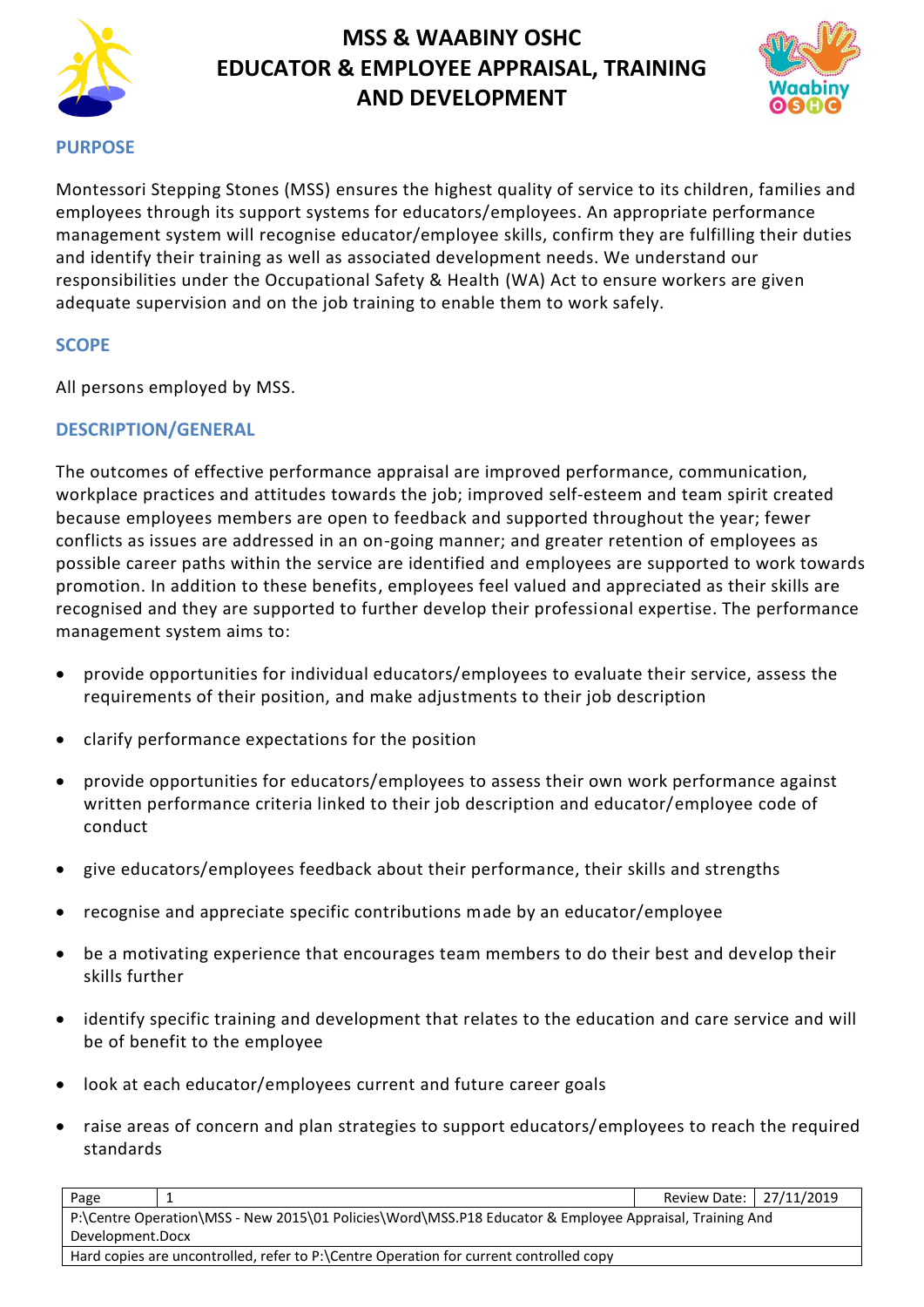



• provide opportunity for educators/employees to be fairly assessed by their peers and to be involved in their work colleagues peer reviews

### **CHILDREN'S NEEDS**

Educators with appropriate knowledge and skills to provide educational learning programs and developmentally appropriate routines.

#### **FAMILIES' NEEDS**

Educators/employees that embrace opportunities to build relationships with families and that their primary influence in their children's lives is respected and supported. That educators have a comprehensive understanding of early childhood and/or middle childhood theory and practice and issues related to children's learning, health, safety and wellbeing.

### **EDUCATOR/EMPLOYEE NEEDS**

Job satisfaction; recognition and appreciation for good work performance with support to improve skills and enhance job performance. They require assistance in accessing relevant training and professional development with performance issues to be addressed in a supportive and professional manner.

#### **MANAGEMENT NEEDS**

To assist employees to perform to their optimum capability and provide opportunities for advancement within the workplace. To further motivate employees to provide quality education and care, and to promote a positive and professional organisational culture.

#### **INFORMAL PERFORMANCE MANAGEMENT**

Informal appraisal happens any time educators/employees receive feedback about their performance from their work colleagues, room leader nominated supervisor or management.

MSS aims to provide an environment in which employees value and support each other and give constructive feedback to their work colleagues as part of normal everyday practice.

The nominated supervisor will give positive feedback to employees as a means of showing appreciation of each employee's efforts.

Issues or concerns will be addressed straight away thus preventing the development of conflict or major problems.

#### **FORMAL PERFORMANCE MANAGEMENT**

New educators/employees will be introduced to the formal performance management system during orientation.

Performance appraisal will take place every 12 months, generally in April and May.

| Page                                                                                                    |  | Review Date:   27/11/2019 |  |  |  |  |
|---------------------------------------------------------------------------------------------------------|--|---------------------------|--|--|--|--|
| P:\Centre Operation\MSS - New 2015\01 Policies\Word\MSS.P18 Educator & Employee Appraisal, Training And |  |                           |  |  |  |  |
| Development.Docx                                                                                        |  |                           |  |  |  |  |
| Hard copies are uncontrolled, refer to P:\Centre Operation for current controlled copy                  |  |                           |  |  |  |  |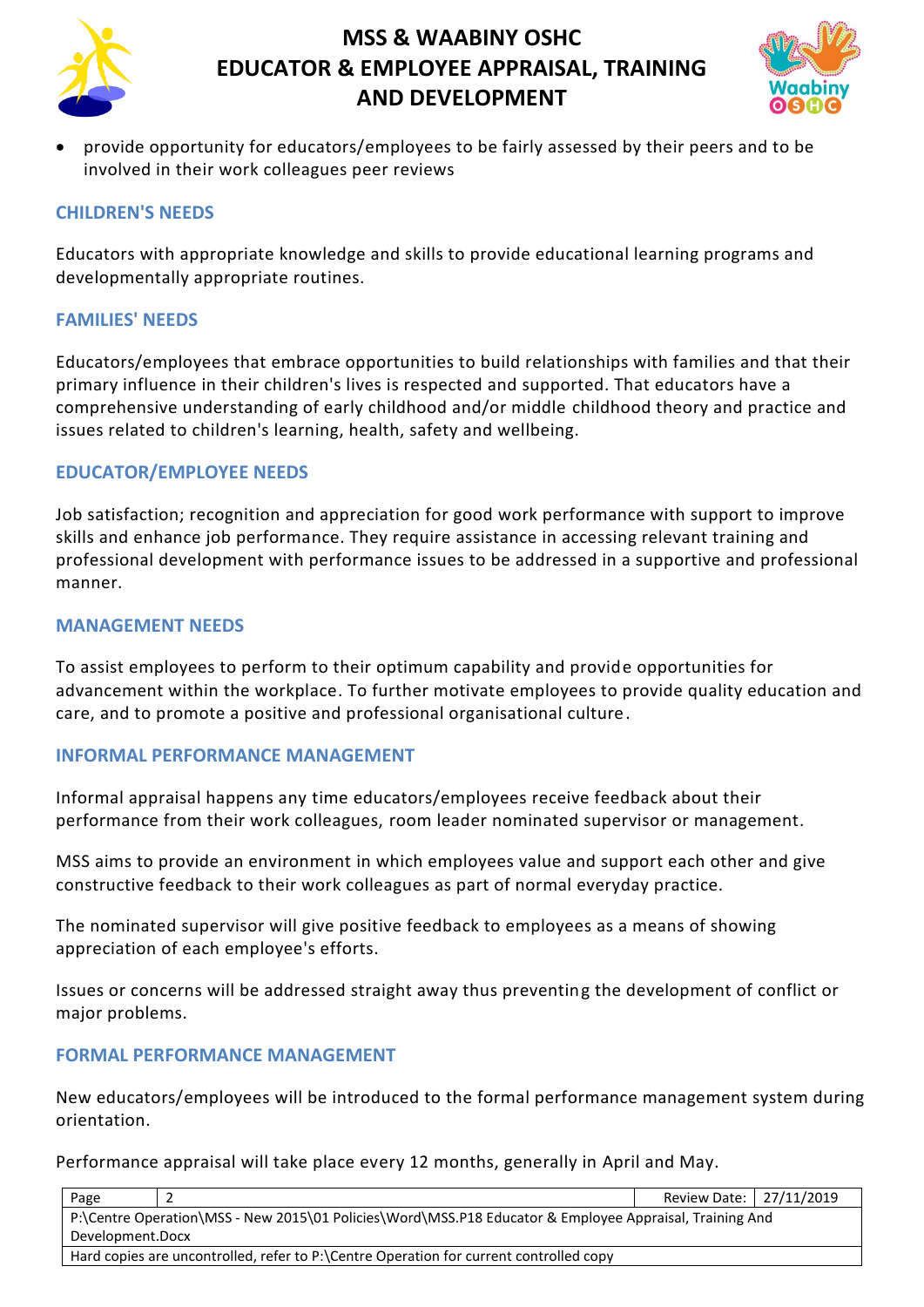



A mutually agreed date for the performance appraisal will be set at least 2 weeks prior to the performance appraisal interview.

Each employee is provided with an appraisal form (MSS.F49 Employee Performance Review) that details performance criteria for a self-assessment of their performance.

Each performance appraisal will be conducted by management, and the nominated supervisor.

Both the employee and management will independently complete the appraisal form prior to the appraisal interview and be ready to discuss their assessments at the interview.

Appraisal interviews are given priority. They will be conducted in an appropriate location that ensures privacy and no interruptions. Management will ensure that sufficient time has been allocated and everyone is prepared before the appraisal begins.

The appraisal process will be appropriately linked to the employee's performance criteria and will include:

- appraisal of the job description and clarification of expectations of their role;
- self-assessment
- two-way feedback
- highlight future opportunities within the position
- be positive and constructive
- determine an action plan for further training and/or development
- feedback about how the appraisal process could be improved

When giving feedback to the employee, management will be professional and objective, and ensure all feedback directly relates to performance criteria and employees code of conduct.

## **DETERMINING THE PERFORMANCE APPRAISAL OUTCOMES**

Together the employee and management will compile a list of agreed goals which are entered onto the employee's professional development plan, along with agreed dates of completion.

Employees may appeal any outcome of the appraisal process either directly with management, or in writing to the approved provider.

Performance appraisal may be used to substantiate a formal warning for continued poor work performance. Employees will be encouraged through the appraisal process to identify career plans, and the service will work with them to explore options for career advancement within the service. MSS will support employees to achieve their career aspirations and to develop skills that will help the service to achieve its long-term goals.

| Page                                                                                                    |  | Review Date: 27/11/2019 |  |  |  |  |
|---------------------------------------------------------------------------------------------------------|--|-------------------------|--|--|--|--|
| P:\Centre Operation\MSS - New 2015\01 Policies\Word\MSS.P18 Educator & Employee Appraisal, Training And |  |                         |  |  |  |  |
| Development.Docx                                                                                        |  |                         |  |  |  |  |
| Hard copies are uncontrolled, refer to P:\Centre Operation for current controlled copy                  |  |                         |  |  |  |  |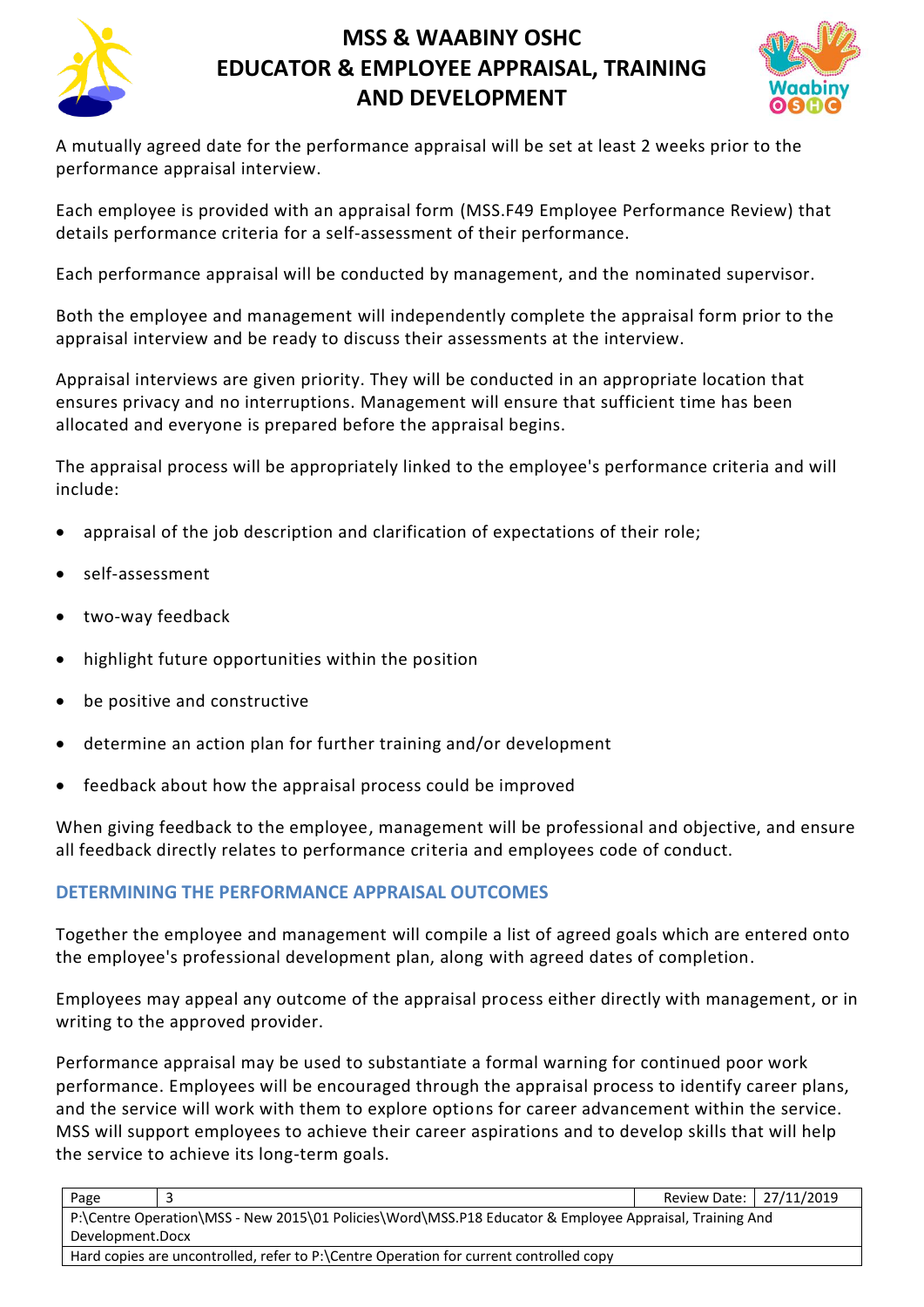



The performance management system will be evaluated every 2 years to determine ways it can be improved.

## **TRAINING AND DEVELOPMENT**

Management will be responsible for coordinating training for MSS and ensuring that training opportunities are provided on an equitable basis to all educators/employees.

The educational leader/nominated supervisor will ensure that all employees are given adequate supervision and on the job training to enable them to work safely.

A training plan will be developed with input from management & the educational leader after the appraisal process each year, based on broad service professional development needs, and the professional development plans of each team member.

Training may be in one of the following formats:

- educators/employees share their expertise in training events held within MSS
- an outside presenter runs an in-service workshop for all educators/employees
- educators/employees attend external workshops, conferences and feedback to the rest of the team at meetings
- educators/employees complete short courses relevant to their professional development needs
- study towards nationally recognised qualifications
- educators/employees learn on the job through taking on new responsibilities within MSS
- relevant resources e.g. books, articles, DVDs etc. are accessible to employees

The educational leader/centre coordinator will encourage educators/employees to identify training or professional development that is:

- relevant to the employee's job description
- a requirement of their position
- linked to performance appraisals
- relevant to the forward planning needs of the service

All employees should discuss the relevance of the training to their position with management or the educational leader prior to enrolling.